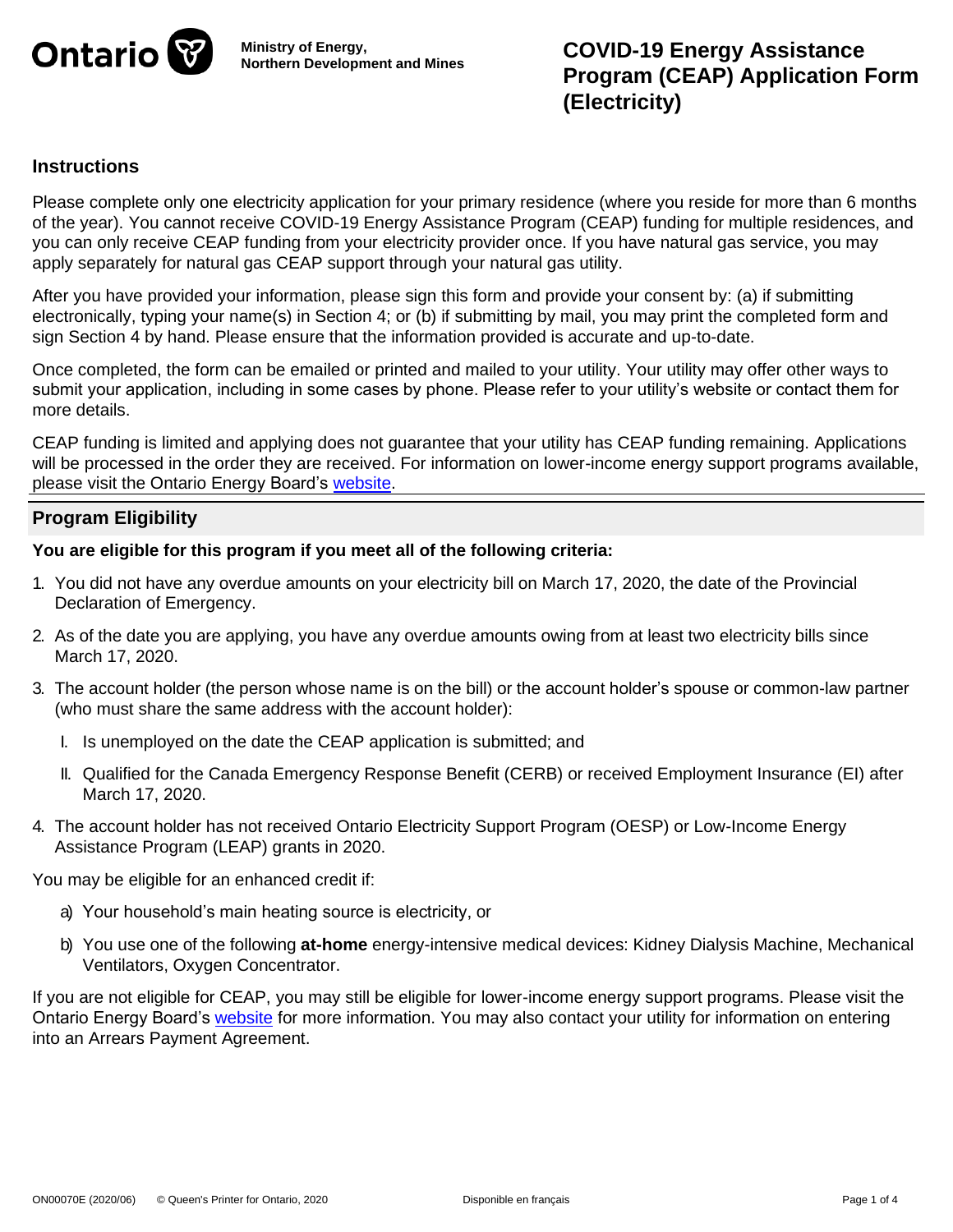#### **Section 1: Notice and Consent**

When you submit this completed form to your utility, your utility is collecting your personal information in accordance with applicable privacy legislation such as the *Municipal Freedom of Information and Protection of Privacy Act* or the federal *Personal Information Protection and Electronic Documents Act* and the licence granted to it by the Ontario Energy Board under the *Ontario Energy Board Act, 1998*.

Your personal information is being collected for the purpose of administering CEAP, including but not limited to, determining your eligibility for CEAP.

In addition, your utility may use personal information already collected from you for the purposes of administering your utility account (e.g., any data respecting billing, bill payments, and previous participation in energy support programs), for the purposes of evaluating your eligibility for CEAP and administering CEAP.

The funding for CEAP is provided by the Government of Ontario. Given that, in order to verify and determine whether you were eligible for CEAP and/or to otherwise administer CEAP, it may be necessary for your utility to share your information with the Ministry of Energy, Northern Development and Mines. If the Ministry of Energy, Northern Development and Mines requests any of the personal information contained in this form in order to verify your eligibility for CEAP or for audit purposes related to the administration of CEAP, your utility will supply it to them. The Ministry of Energy, Northern Development and Mines may contact you for further information as part of their audit. You are encouraged to retain any documentation that demonstrates you meet the eligibility for CEAP.

By completing and submitting this application form, you are consenting to the collection, use, and disclosure of your personal information as described above.

Contact information for the person who can answer questions about the collection of the information in this form is available on your utility's website.

# **Section 2: Program Eligibility Requirements**

1. Did you have overdue amounts for your electricity bill on March 17, 2020, the date of the Provincial Declaration of Emergency?

- Yes ► If you select Yes, CEAP is a targeted program designed to aid certain customers in these difficult times. The response you have selected means your household does not meet the program's eligibility criteria.
- $\Box$  No  $\blacktriangleright$  If you select No, your electricity utility will verify this information.
- 2. As of the date you are applying, do you have any overdue amounts owing from at least two electricity bills since March 17, 2020?
- Yes: I have overdue amounts owing from at least two bills since March 17, 2020.
	- If you select Yes, your electricity utility will verify this information.
	- No ► If you select No, CEAP is a targeted program designed to aid certain customers in these difficult times. The response you have selected means your household does not meet the program's eligibility criteria.
- 3. Is the account holder (the person whose name is on the bill) or the account holder's spouse or common-law partner (who must share the same address with the account holder):
	- I. Unemployed at the time of your CEAP application; and
	- II. Have they qualified for the Canada Emergency Response Benefit (CERB) or received Employment Insurance (EI) after March 17, 2020?

Yes

- No ► If you select No, CEAP is a targeted program designed to aid certain customers in these difficult times. The response you have selected means your household does not meet the program's eligibility criteria.
- 4. Has the account holder received Ontario Electricity Support Program (OESP) credits in 2020?
	- Yes ► If you select Yes, you are not currently eligible for CEAP.
		- No ► If you select No, your electricity utility will verify this information.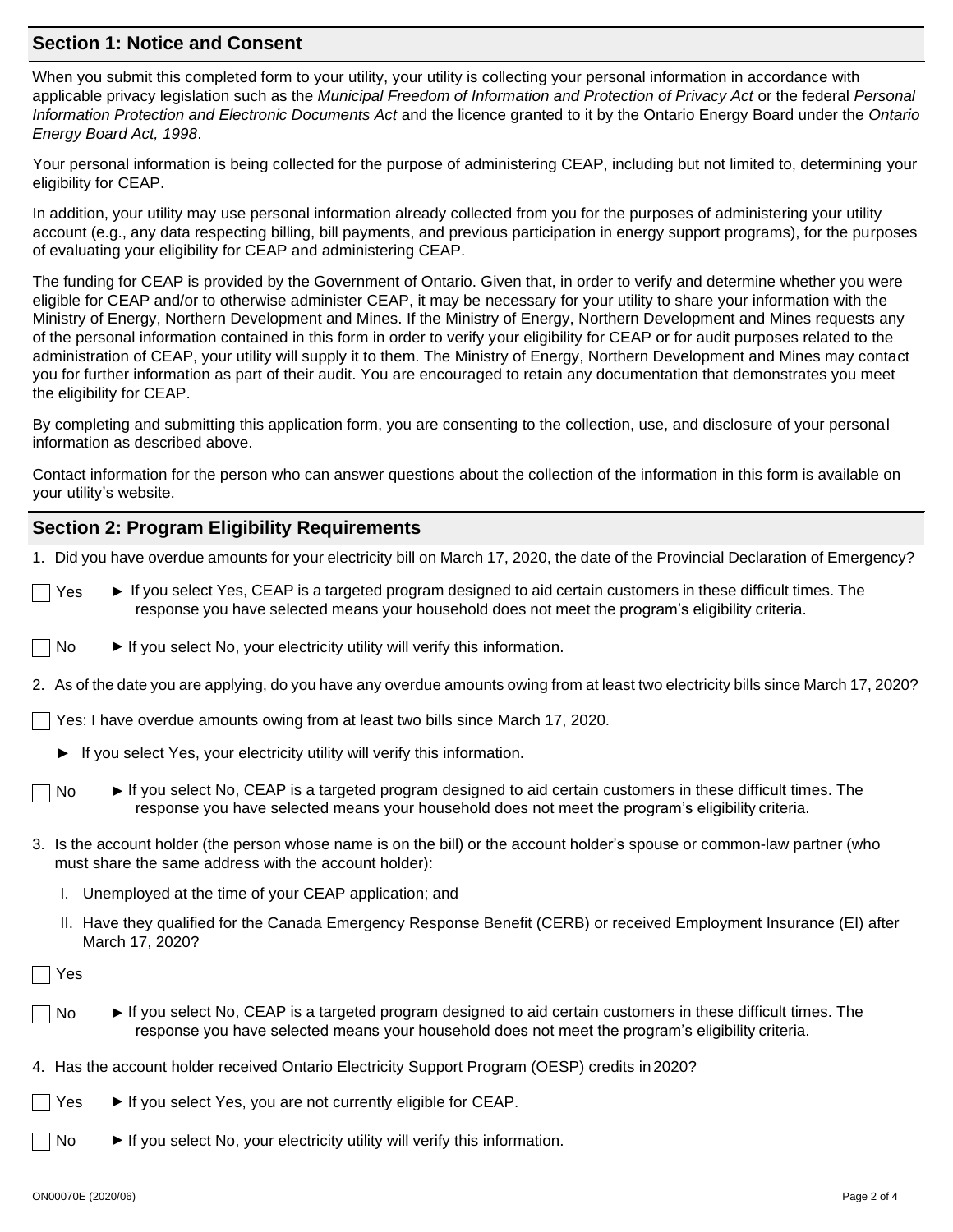5. Has the account holder received Low-Income Energy Assistance Program (LEAP) grants in2020?

 $\triangledown$  Yes  $\blacktriangleright$  If you select Yes, you are not currently eligible for CEAP.

No ► If you select No, your electricity utility will verify this information.

6. Is your household's main heating source electricity?

Yes

- No ► If you select No, you are still eligible for CEAP funding. Households that use electricity as their main heating source may be eligible for an enhanced CEAP credit.
- 7. Do you use one of the following **at-home** energy-intensive medical devices (Kidney Dialysis Machine, Mechanical Ventilators, Oxygen Concentrator)?

Yes

No ► If you select No, you are still eligible for CEAP funding. Account holders that use an energy intensive medical device may be eligible for an enhanced CEAP credit.

#### **Section 3: Utility Account Holder Information**

#### **Before you begin, make sure that you have a copy of your bill for reference.**

**Utility Account Information**: Please enter your information **exactly** as it appears on your utility bill. If your information is not entered as it appears on your utility bill, your application may not be able to be processed until the information can be corrected and verified.

1. Your Utility

2. Utility Account Information

Utility Account Number

Account Holder's Full Name(s)

Account Holder's Service Address

3. Your Contact Information (please provide the best number or e-mail address for your utility to contact you if they have questions about your application):

Your Phone Number (home, work or mobile) | Your Email Address